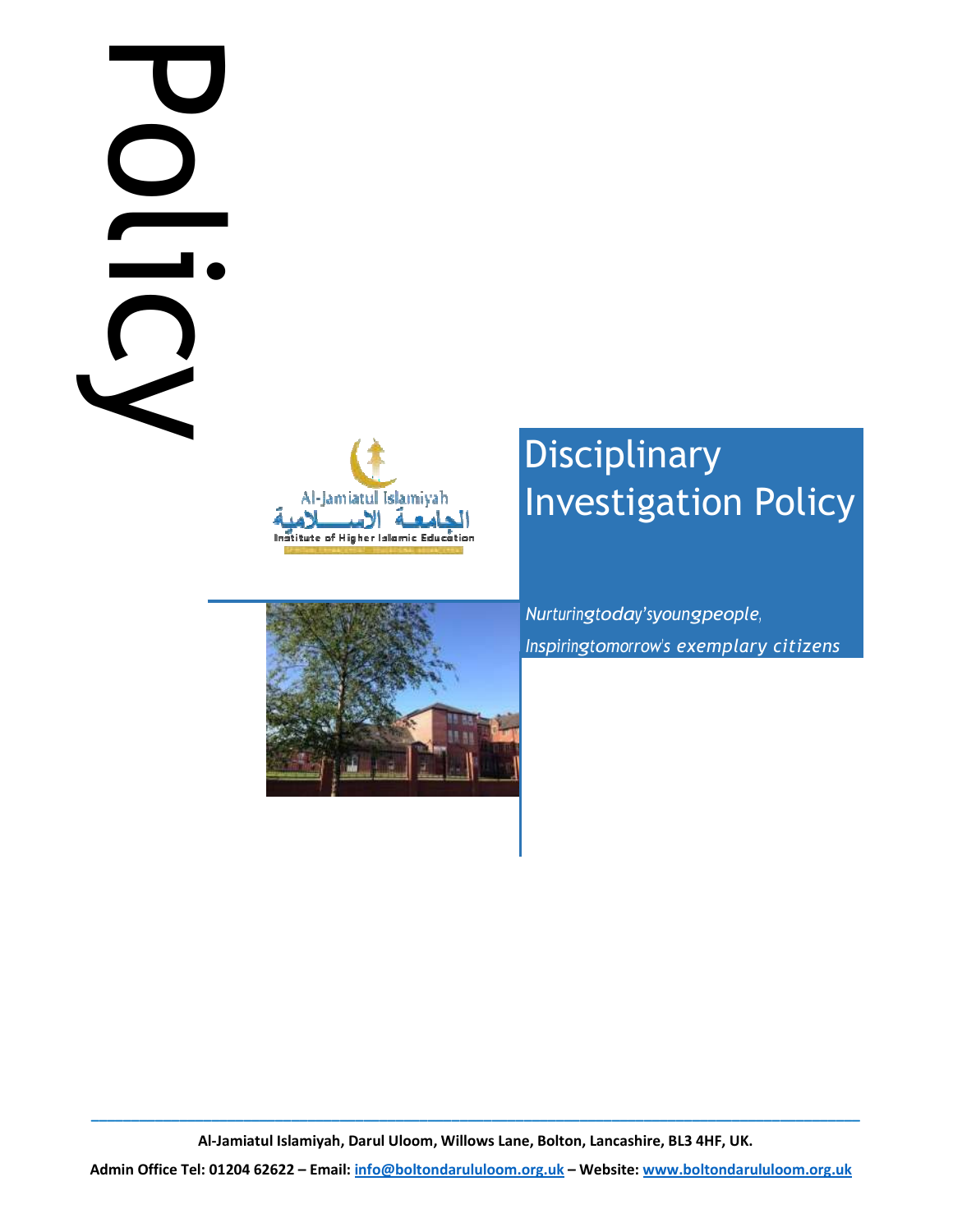# Document Control

| <b>Date of Last Review</b> | <b>APRIL 2021</b>               |
|----------------------------|---------------------------------|
| <b>Reviewed By</b>         | <b>Trust Board</b>              |
| <b>Approved by</b>         | <b>Chair of Governors'</b>      |
| <b>Review Period</b>       | 2 Years or as and when required |
| <b>Version</b>             | $\overline{\mathbf{2}}$         |
| <b>Date of Next Review</b> | <b>APRIL 2023</b>               |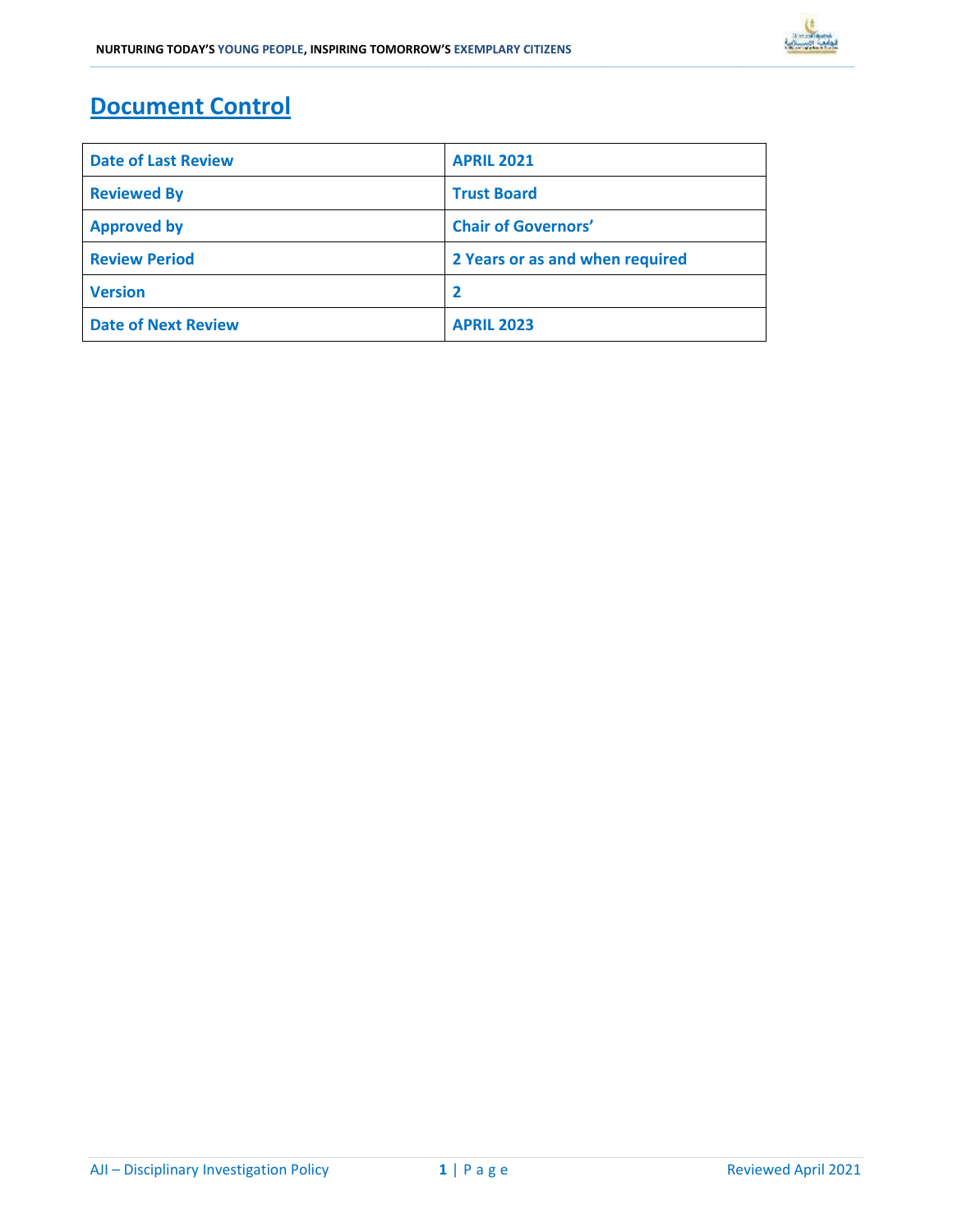# **Contents**

| <b>SECTION 1</b>  | <b>POLICY STATEMENT</b>                       | <b>PAGE 3</b> |
|-------------------|-----------------------------------------------|---------------|
| <b>SECTION 2</b>  | <b>WHEN IS AN INVESTIGATION NOT REQUIRED?</b> | <b>PAGE 3</b> |
| <b>SECTION 3</b>  | <b>HOW WILL AN INVESTIGATION PROCEED</b>      | <b>PAGE 3</b> |
| <b>APPENDIX 1</b> | <b>PUPIL INVESTIGATION FORM</b>               | <b>PAGE 5</b> |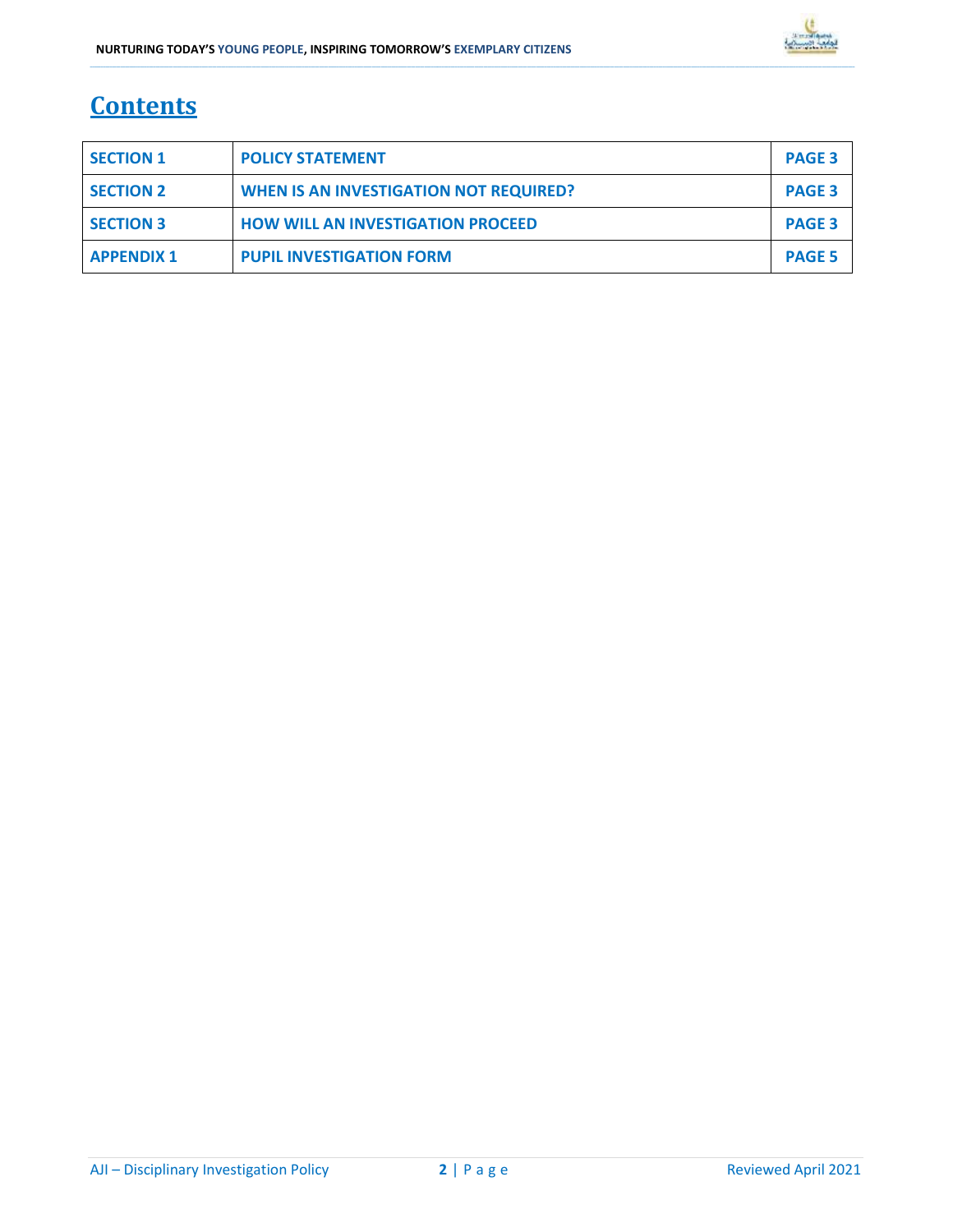

## SECTION 1 – POLICY STATEMENT

\_\_\_\_\_\_\_\_\_\_\_\_\_\_\_\_\_\_\_\_\_\_\_\_\_\_\_\_\_\_\_\_\_\_\_\_\_\_\_\_\_\_\_\_\_\_\_\_\_\_\_\_\_\_\_\_\_\_\_\_\_\_\_\_\_\_\_\_\_\_\_\_\_\_\_\_\_\_\_\_\_\_\_\_\_\_\_\_\_\_\_\_\_\_\_\_\_\_\_\_\_\_\_\_\_\_\_\_\_\_\_\_\_\_\_\_\_\_\_\_\_\_\_\_\_\_\_\_\_\_\_\_\_\_\_\_\_\_\_\_\_\_\_\_\_\_\_\_\_\_\_\_\_\_\_\_\_\_\_\_\_\_\_\_\_\_\_\_\_\_\_\_\_\_\_\_\_\_\_\_\_\_\_\_\_\_\_\_\_\_\_\_\_\_\_\_\_\_\_\_\_\_\_\_\_\_\_\_\_\_\_\_\_\_\_\_\_\_\_\_\_\_\_\_\_\_\_\_\_\_\_\_\_\_\_\_\_\_\_\_\_\_\_\_\_\_\_\_\_\_\_\_\_\_\_\_\_\_\_\_\_\_\_\_\_\_\_\_\_\_\_\_\_\_\_\_\_\_\_\_\_\_\_\_\_\_\_\_\_\_\_\_\_\_\_\_\_\_\_\_\_\_\_\_\_\_\_\_\_\_\_\_\_\_\_\_\_\_\_\_\_\_\_\_\_\_\_\_\_\_\_\_\_\_\_\_\_\_\_\_\_\_\_\_\_\_\_\_\_\_

At AJI, we recognise that pupils, parents or staff may bring incidents of potential misconduct which require investigation. It is always our intention to obtain an accurate and truthful account of any incidents which may have breached the School Regulations, any additional rules applied on a trip (if appropriate), the Behaviour Management and Discipline and/or Anti-Bullying Policy and have occurred on School premises, during School trips, School events and/or at other times when School's authority may reasonably consider to apply, including on the School coaches, when pupils are in school uniform and/or in some cases when issues outside of School have an impact on School life.

### SECTION 2 – WHEN IS AN INVESTIGATION NOT REQUIRED?

Sometimes an incident occurs which requires little or no subsequent investigation, for example, the perpetrator admits what he has done; his interpretation accords with that of the victim and/or of others present. There is an acceptance that what happened should not have happened and an understanding that it will not happen again. In such cases, little or no investigation is required; a sanction may be applied and this can be done reasonably quickly and all parties can move on from the affair reasonably swiftly with appropriate lessons having been learned from the incident.

However, in some cases, there is doubt as to what has occurred and/or the potential sanction for the alleged misdemeanour is particularly severe. The alleged perpetrator may deny his involvement or may give mitigating causes for what has happened and a more detailed investigation may be required.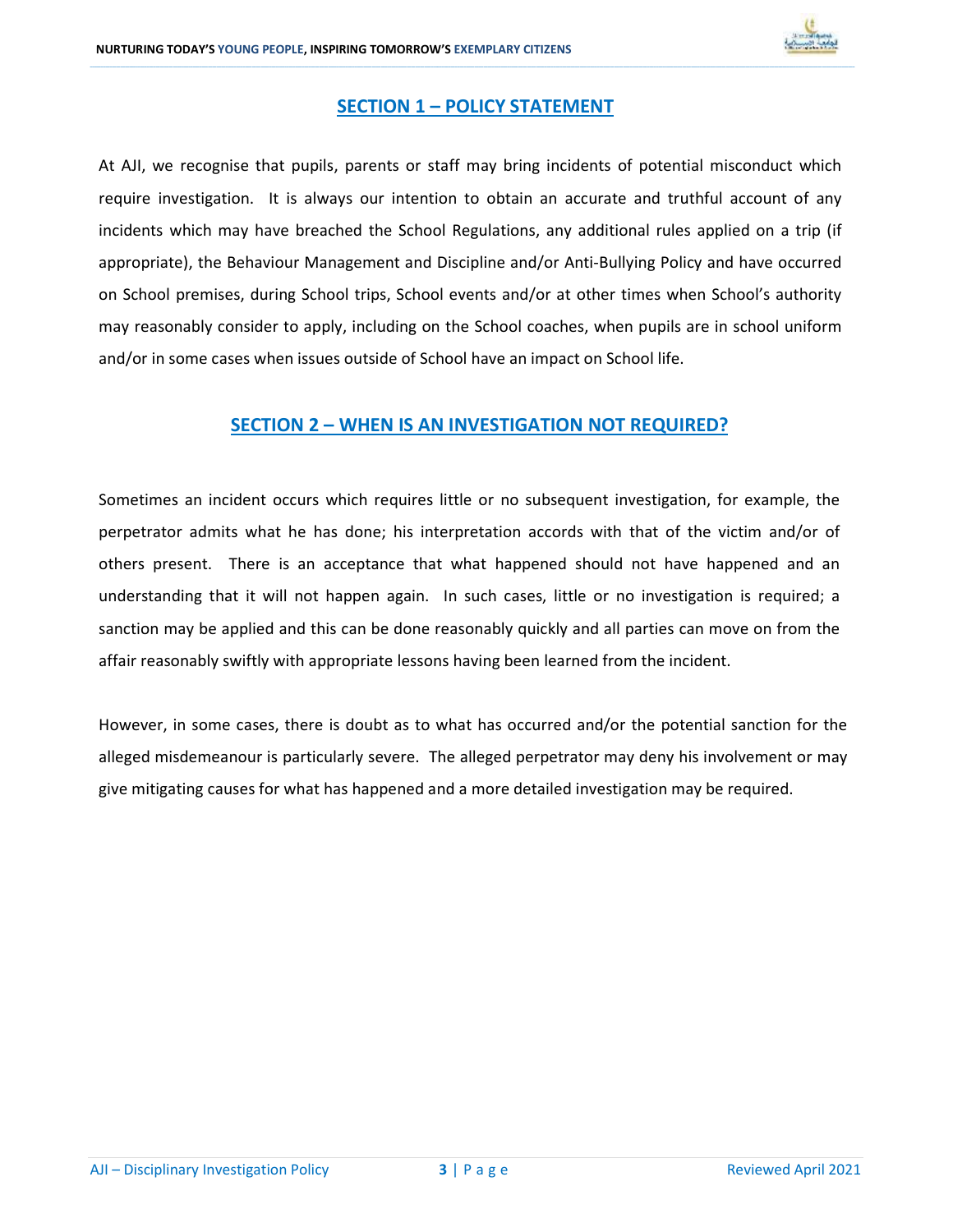

## SECTION 3 – HOW WILL AN INVESTIGATION PROCEED?

\_\_\_\_\_\_\_\_\_\_\_\_\_\_\_\_\_\_\_\_\_\_\_\_\_\_\_\_\_\_\_\_\_\_\_\_\_\_\_\_\_\_\_\_\_\_\_\_\_\_\_\_\_\_\_\_\_\_\_\_\_\_\_\_\_\_\_\_\_\_\_\_\_\_\_\_\_\_\_\_\_\_\_\_\_\_\_\_\_\_\_\_\_\_\_\_\_\_\_\_\_\_\_\_\_\_\_\_\_\_\_\_\_\_\_\_\_\_\_\_\_\_\_\_\_\_\_\_\_\_\_\_\_\_\_\_\_\_\_\_\_\_\_\_\_\_\_\_\_\_\_\_\_\_\_\_\_\_\_\_\_\_\_\_\_\_\_\_\_\_\_\_\_\_\_\_\_\_\_\_\_\_\_\_\_\_\_\_\_\_\_\_\_\_\_\_\_\_\_\_\_\_\_\_\_\_\_\_\_\_\_\_\_\_\_\_\_\_\_\_\_\_\_\_\_\_\_\_\_\_\_\_\_\_\_\_\_\_\_\_\_\_\_\_\_\_\_\_\_\_\_\_\_\_\_\_\_\_\_\_\_\_\_\_\_\_\_\_\_\_\_\_\_\_\_\_\_\_\_\_\_\_\_\_\_\_\_\_\_\_\_\_\_\_\_\_\_\_\_\_\_\_\_\_\_\_\_\_\_\_\_\_\_\_\_\_\_\_\_\_\_\_\_\_\_\_\_\_\_\_\_\_\_\_\_\_\_\_\_\_\_\_\_\_\_\_\_\_\_\_

During such investigations, in so far as it is reasonably practical to do so, all parties involved will be asked to give their own accounts of what has allegedly happened and thus facilitate a measured and considered response from those responsible for discipline, including the Head Teacher, in taking action as natural justice would dictate. This is particularly important where a serious sanction such as an Exclusion may apply.

An investigation and any subsequent meeting will be conducted fairly, in as short a time frame as possible,and in a way which is appropriate to a School, without formal legal procedures or legal representation. The proceedings will at all times be considered confidential.

On receiving a complaint or allegation / indication of misconduct on the part of a pupil, an Investigation will normally follow, coordinated by an Investigating Officer. Pupils may be withdrawn from lessons, and will sometimes be placed in supervised isolation within School, to facilitate the investigation. The Investigating Officer, will initially seek to ascertain the circumstances and facts surrounding the issue in question by talking to and taking statements from the following people in private: subject of an allegation of misconduct; any witness (including through social media channels) to the misconduct; any alleged victim of the misconduct.

Parents of any pupil who is being investigated for alleged misconduct will normally be notified of the nature of the allegation / incident as soon as is reasonably practical, following any initial meeting which gathers the facts / evidence. Where a matter has the potential to be very serious and concerns the youngest School children, particularly Year 7, it may be that parents are asked to come in to support their son at the first meeting where he is required to write a statement. However, in general, it is expected that pupils, being of senior school age, have the maturity and are sufficiently responsible to take part in interviews without their parent(s) being present, at least in the first instance.(See Appendix 1)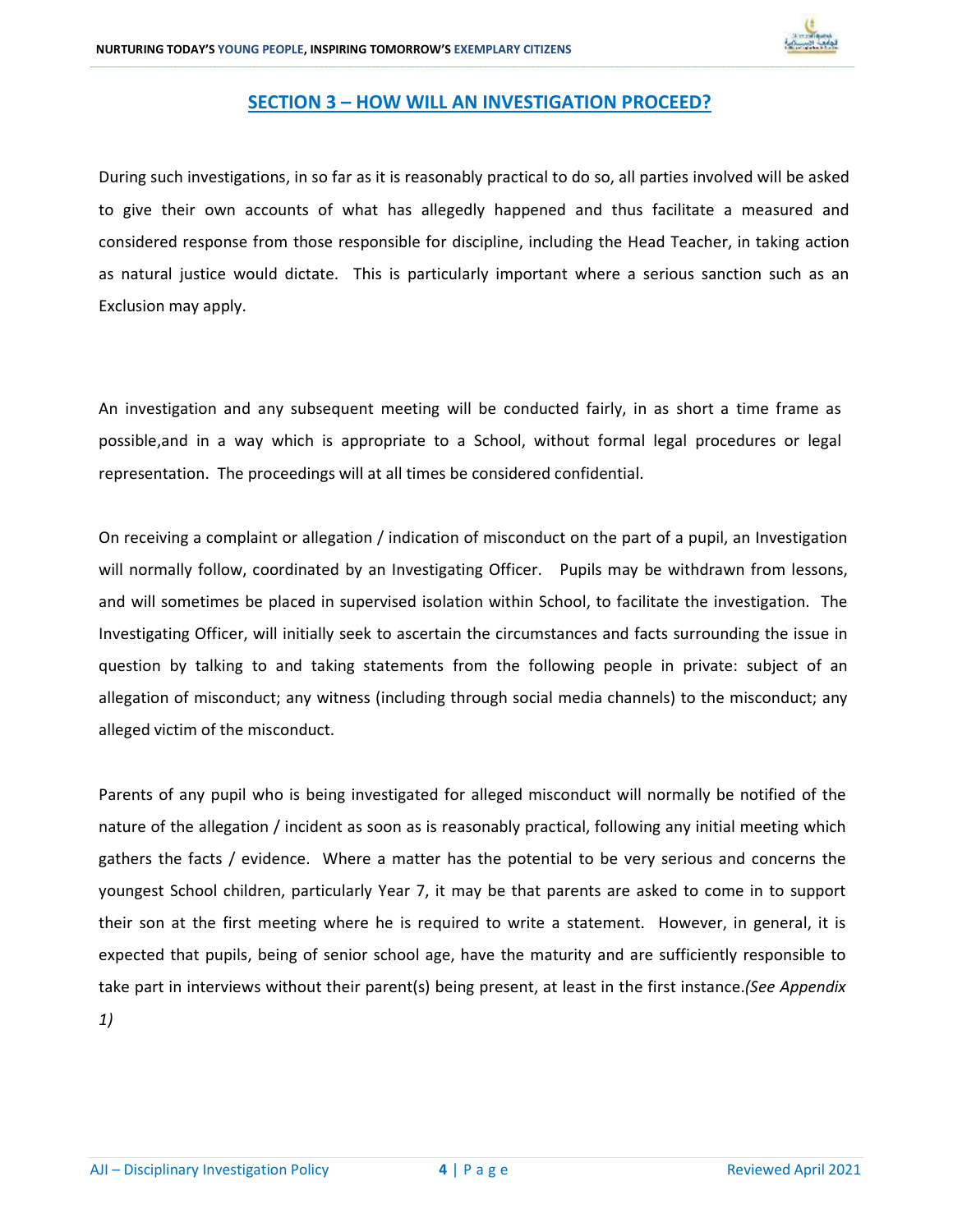

# APPENDIX 1 – PUPIL INVESTIGATION FORM

| Statement from - Name of Pupil                                                                                                                                                                                                                                                                                                                                                                                                                                                                                                                                                                                                                                                             |  |  |  |  |
|--------------------------------------------------------------------------------------------------------------------------------------------------------------------------------------------------------------------------------------------------------------------------------------------------------------------------------------------------------------------------------------------------------------------------------------------------------------------------------------------------------------------------------------------------------------------------------------------------------------------------------------------------------------------------------------------|--|--|--|--|
| Date of Statement                                                                                                                                                                                                                                                                                                                                                                                                                                                                                                                                                                                                                                                                          |  |  |  |  |
| Venue                                                                                                                                                                                                                                                                                                                                                                                                                                                                                                                                                                                                                                                                                      |  |  |  |  |
| In the presence of                                                                                                                                                                                                                                                                                                                                                                                                                                                                                                                                                                                                                                                                         |  |  |  |  |
| Alleged Incident / Issue Involving                                                                                                                                                                                                                                                                                                                                                                                                                                                                                                                                                                                                                                                         |  |  |  |  |
| Alleged Incident Date                                                                                                                                                                                                                                                                                                                                                                                                                                                                                                                                                                                                                                                                      |  |  |  |  |
| Time of Incident                                                                                                                                                                                                                                                                                                                                                                                                                                                                                                                                                                                                                                                                           |  |  |  |  |
| You are being asked to write this account because there has been an incident or issue in school. Please ensure that you think<br>carefully about what you write so that you only write the truth and that you don't leave anything out. Please be aware that we<br>may share or refer to what you have written when we talk to other pupils or staff, although any personal information you<br>include will be treated with sensitivity and not disclosed to anyone unnecessarily. Anyone that we think might have any<br>information about the incident will be asked or has been asked to give a statement.<br>Please give us much information as you can about what you think happened: |  |  |  |  |
|                                                                                                                                                                                                                                                                                                                                                                                                                                                                                                                                                                                                                                                                                            |  |  |  |  |
|                                                                                                                                                                                                                                                                                                                                                                                                                                                                                                                                                                                                                                                                                            |  |  |  |  |
|                                                                                                                                                                                                                                                                                                                                                                                                                                                                                                                                                                                                                                                                                            |  |  |  |  |
|                                                                                                                                                                                                                                                                                                                                                                                                                                                                                                                                                                                                                                                                                            |  |  |  |  |
|                                                                                                                                                                                                                                                                                                                                                                                                                                                                                                                                                                                                                                                                                            |  |  |  |  |
|                                                                                                                                                                                                                                                                                                                                                                                                                                                                                                                                                                                                                                                                                            |  |  |  |  |
|                                                                                                                                                                                                                                                                                                                                                                                                                                                                                                                                                                                                                                                                                            |  |  |  |  |
|                                                                                                                                                                                                                                                                                                                                                                                                                                                                                                                                                                                                                                                                                            |  |  |  |  |
|                                                                                                                                                                                                                                                                                                                                                                                                                                                                                                                                                                                                                                                                                            |  |  |  |  |
|                                                                                                                                                                                                                                                                                                                                                                                                                                                                                                                                                                                                                                                                                            |  |  |  |  |
|                                                                                                                                                                                                                                                                                                                                                                                                                                                                                                                                                                                                                                                                                            |  |  |  |  |
|                                                                                                                                                                                                                                                                                                                                                                                                                                                                                                                                                                                                                                                                                            |  |  |  |  |
|                                                                                                                                                                                                                                                                                                                                                                                                                                                                                                                                                                                                                                                                                            |  |  |  |  |
|                                                                                                                                                                                                                                                                                                                                                                                                                                                                                                                                                                                                                                                                                            |  |  |  |  |
|                                                                                                                                                                                                                                                                                                                                                                                                                                                                                                                                                                                                                                                                                            |  |  |  |  |
|                                                                                                                                                                                                                                                                                                                                                                                                                                                                                                                                                                                                                                                                                            |  |  |  |  |
|                                                                                                                                                                                                                                                                                                                                                                                                                                                                                                                                                                                                                                                                                            |  |  |  |  |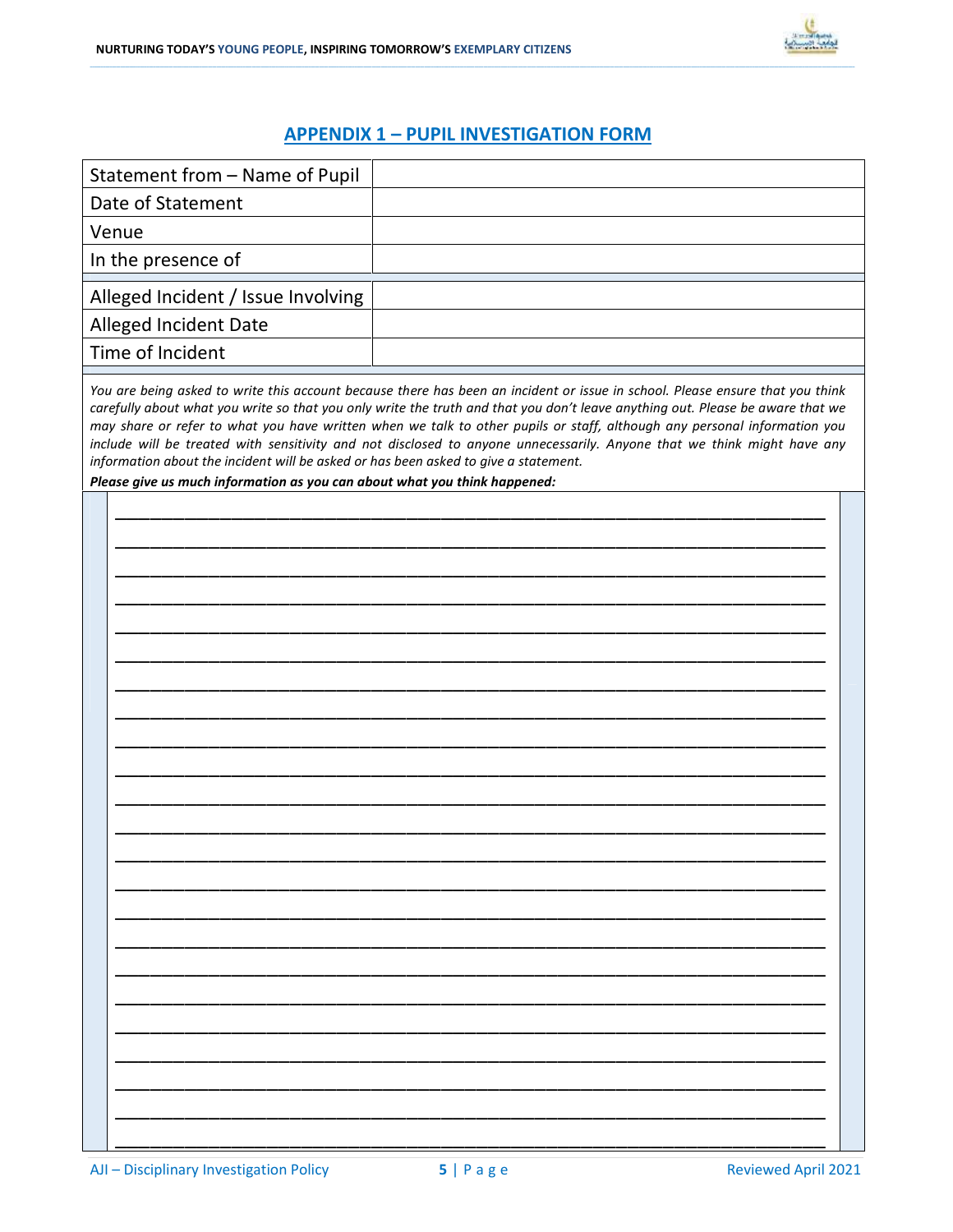

| The teacher who has read your statement will now check with you that you have included the following details. If you have<br>done so, you and/or he can put a number in the left-hand margin, showing where you have mentioned them. If you haven't,<br>you are asked to write further comments here or to write 'I don't know' or 'n/a' (for does not apply): |                                                                                                                |  |  |  |  |
|----------------------------------------------------------------------------------------------------------------------------------------------------------------------------------------------------------------------------------------------------------------------------------------------------------------------------------------------------------------|----------------------------------------------------------------------------------------------------------------|--|--|--|--|
| $\mathbf{1}$                                                                                                                                                                                                                                                                                                                                                   | When it happened?                                                                                              |  |  |  |  |
| $\overline{2}$                                                                                                                                                                                                                                                                                                                                                 | What you were doing<br>prior to the event?                                                                     |  |  |  |  |
| 3                                                                                                                                                                                                                                                                                                                                                              | Who else waspresent?                                                                                           |  |  |  |  |
| 4                                                                                                                                                                                                                                                                                                                                                              | What other people were<br>doing prior to theevent?                                                             |  |  |  |  |
| 5                                                                                                                                                                                                                                                                                                                                                              | Are there any particular<br>words / actions which<br>you remember and, if so,<br>who did/ said what<br>towhom? |  |  |  |  |
| 6                                                                                                                                                                                                                                                                                                                                                              | How did you and / or<br>others respond?                                                                        |  |  |  |  |
| $\overline{7}$                                                                                                                                                                                                                                                                                                                                                 | What happened<br>immediatelyafterwards?                                                                        |  |  |  |  |
| 8                                                                                                                                                                                                                                                                                                                                                              | What has happened<br>between the incident/<br>issue and our<br>meetingtoday?                                   |  |  |  |  |
| 9                                                                                                                                                                                                                                                                                                                                                              | What do you think may<br>have caused thisevent?                                                                |  |  |  |  |
| 10                                                                                                                                                                                                                                                                                                                                                             | Has anything similar ever<br>happened to you or to<br>another person at<br>school, to the best of              |  |  |  |  |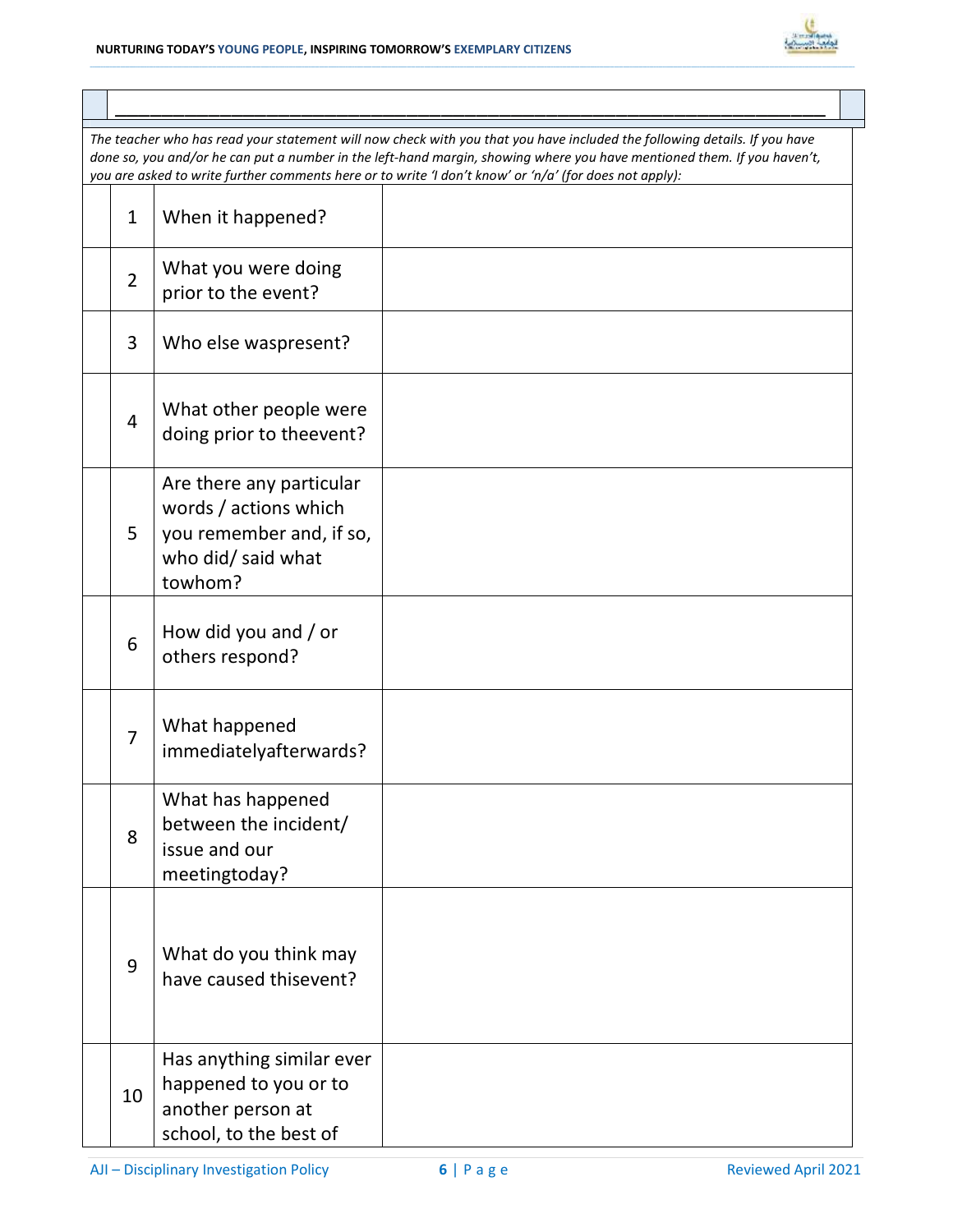

|                                                                                                                   |           |                | yourknowledge?                                                                        |  |                          |                                                                                           |
|-------------------------------------------------------------------------------------------------------------------|-----------|----------------|---------------------------------------------------------------------------------------|--|--------------------------|-------------------------------------------------------------------------------------------|
|                                                                                                                   | 11        |                | Did anybody take any<br>pictures of<br>whathappened?                                  |  |                          |                                                                                           |
|                                                                                                                   | 12        |                | Have you heard anybody<br>talk about what<br>happened in person or<br>on socialmedia? |  |                          |                                                                                           |
|                                                                                                                   |           |                |                                                                                       |  | <b>Pupils Agreement</b>  |                                                                                           |
|                                                                                                                   |           |                | I agree that the above statement is correct                                           |  |                          |                                                                                           |
|                                                                                                                   | Name      |                |                                                                                       |  | Date                     |                                                                                           |
|                                                                                                                   | Signature |                |                                                                                       |  |                          |                                                                                           |
|                                                                                                                   |           |                |                                                                                       |  | <b>Witness Agreement</b> |                                                                                           |
|                                                                                                                   |           |                | was written and said                                                                  |  |                          | I agree that I have witnessed the taking of this statement and that we both agree to what |
|                                                                                                                   | Name      |                |                                                                                       |  | Date                     |                                                                                           |
|                                                                                                                   | Signature |                |                                                                                       |  | Role in School           |                                                                                           |
| Other questions which your teacher will write / ask you (perhaps at a later date)                                 |           |                |                                                                                       |  |                          |                                                                                           |
|                                                                                                                   |           |                |                                                                                       |  |                          |                                                                                           |
|                                                                                                                   |           |                |                                                                                       |  |                          |                                                                                           |
|                                                                                                                   |           |                |                                                                                       |  |                          |                                                                                           |
|                                                                                                                   |           |                |                                                                                       |  |                          |                                                                                           |
|                                                                                                                   |           |                |                                                                                       |  | <b>Pupils Agreement</b>  |                                                                                           |
| I agree that the above statement is correct                                                                       |           |                |                                                                                       |  |                          |                                                                                           |
|                                                                                                                   | Name      |                |                                                                                       |  | Date                     |                                                                                           |
| Signature                                                                                                         |           |                |                                                                                       |  |                          |                                                                                           |
| <b>Witness Agreement</b>                                                                                          |           |                |                                                                                       |  |                          |                                                                                           |
| I agree that I have witnessed the taking of this statement and that we both agree to what<br>was written and said |           |                |                                                                                       |  |                          |                                                                                           |
|                                                                                                                   | Name      |                |                                                                                       |  | Date                     |                                                                                           |
| Signature                                                                                                         |           | Role in School |                                                                                       |  |                          |                                                                                           |